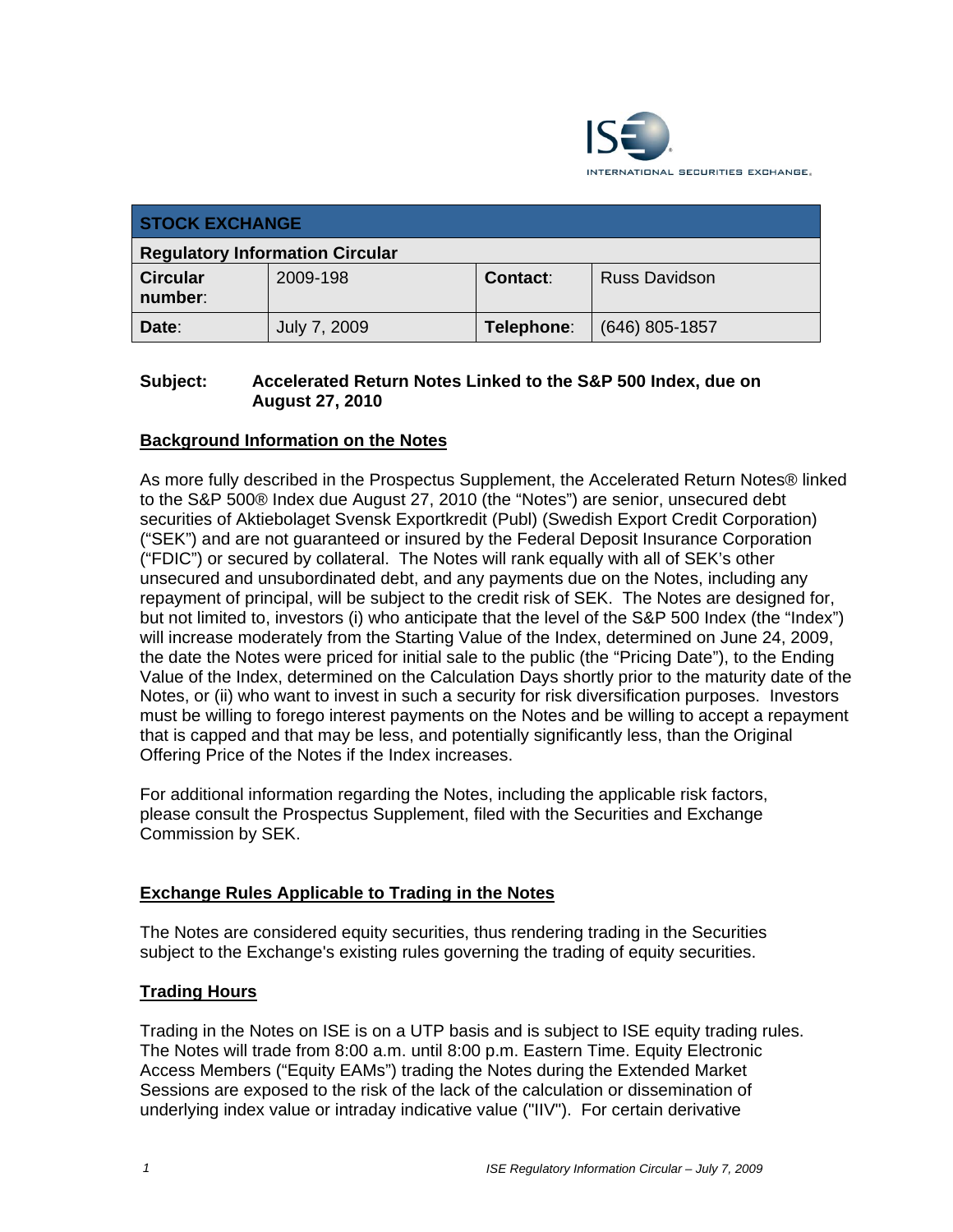securities products, an updated underlying index value or IIV may not be calculated or publicly disseminated in the Extended Market hours. Since the underlying index value and IIV are not calculated or widely disseminated during Extended Market hours, an investor who is unable to calculate implied values for certain derivative securities products during Extended Market hours may be at a disadvantage to market professionals.

## **Trading Halts**

ISE will halt trading in the Shares of a Trust in accordance with ISE Rule 2101(a)(2)(iii). The grounds for a halt under this Rule include a halt by the primary market because it stops trading the Shares and/or a halt because dissemination of the IIV or applicable currency spot price has ceased, or a halt for other regulatory reasons. In addition, ISE will stop trading the Shares of a Trust if the primary market de-lists the Shares.

#### **Delivery of a Prospectus**

Pursuant to federal securities laws, investors purchasing Shares must receive a prospectus prior to or concurrently with the confirmation of a transaction. Investors purchasing Shares directly from the Fund (by delivery of the Deposit Amount) must also receive a prospectus.

Prospectuses may be obtained through the Distributor or on the Fund's website. The Prospectus does not contain all of the information set forth in the registration statement (including the exhibits to the registration statement), parts of which have been omitted in accordance with the rules and regulations of the SEC. For further information about the Fund, please refer to the Trust's registration statement.

**This Regulatory Information Circular is not a statutory Prospectus. Equity EAMs should consult the Trust's Registration Statement, SAI, Prospectus and the Fund's website for relevant information.**